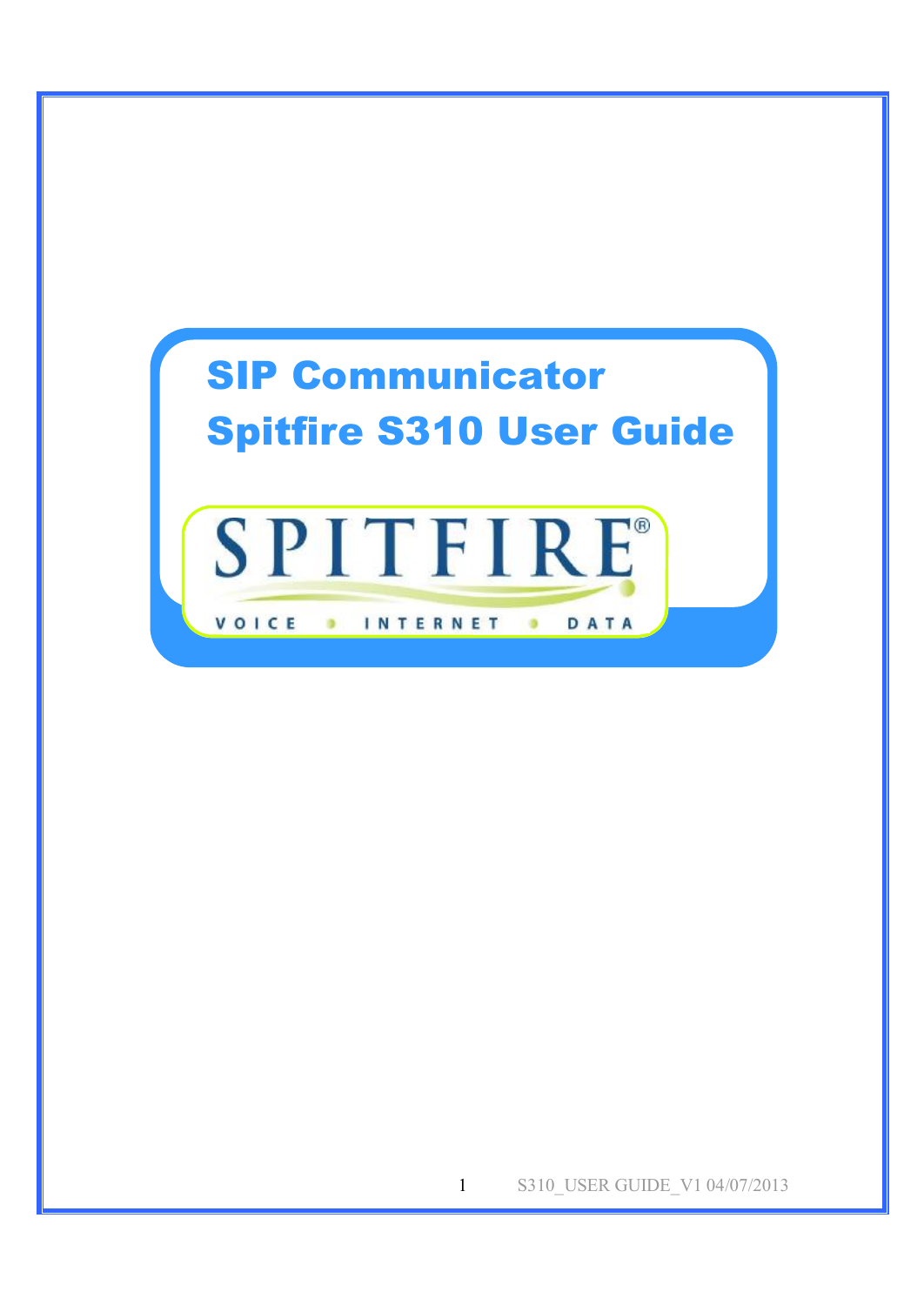# *TABLE OF CONTENTS*

| Page 3  |
|---------|
| Page 6  |
| Page 6  |
| Page 7  |
| Page 7  |
| Page 7  |
| Page 7  |
| Page 7  |
| Page 7  |
| Page 7  |
| Page 8  |
| Page 8  |
| Page 8  |
| Page 8  |
| Page 8  |
| Page 9  |
| Page 9  |
| Page 10 |
| Page 10 |
| Page 10 |
| Page 10 |
| Page 10 |
| Page 10 |
| Page 10 |
| Page 10 |
| Page 11 |
| Page 11 |
| Page 11 |
| Page 12 |
| Page 12 |
| Page 12 |
| Page 13 |
| Page 13 |
|         |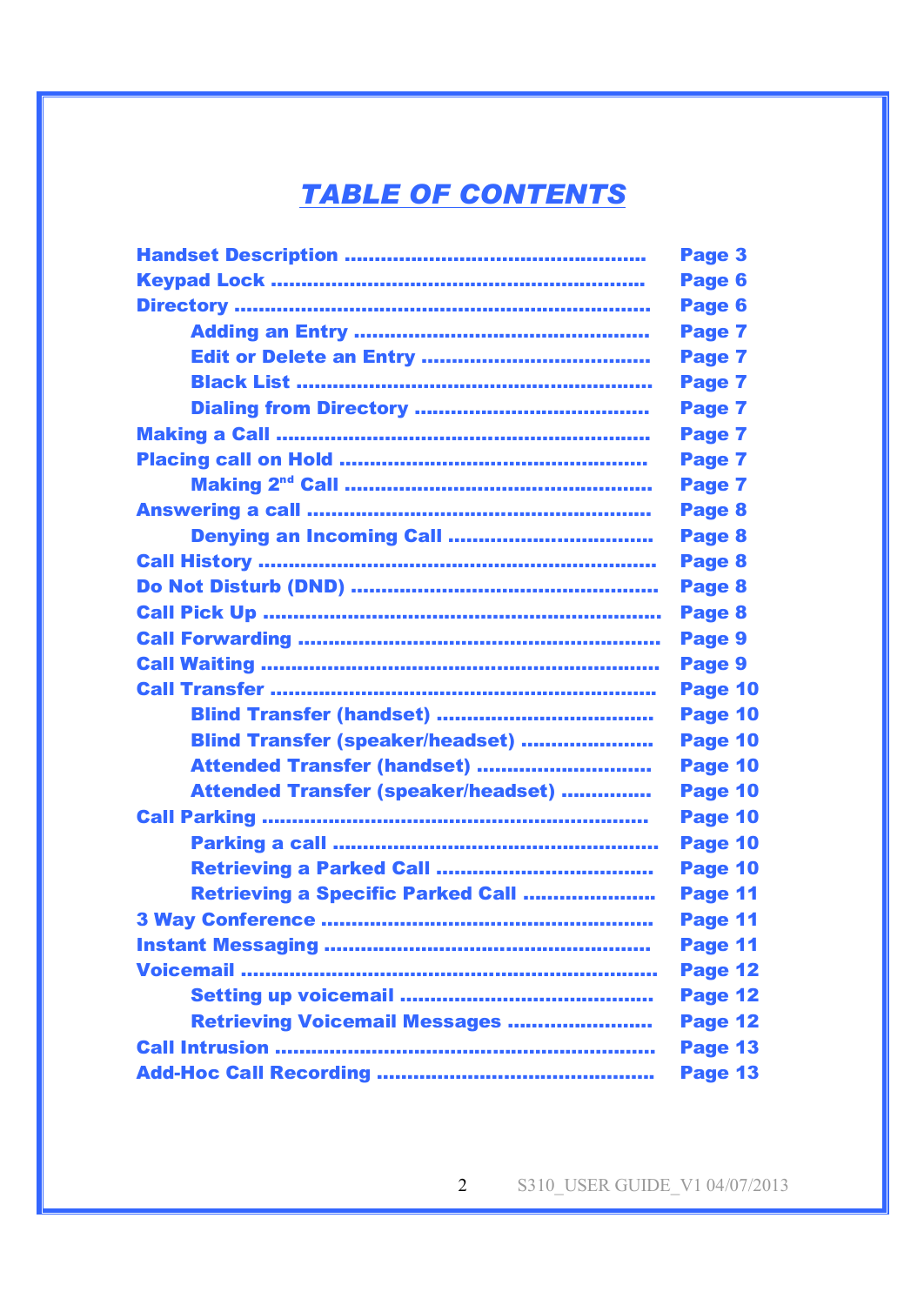

## **The DTMF numeric keypad**

- Entry of digits only (e.g., when dialing a phone number)
- Typing in letters and digits.

#### **The Power Indication LED**

- On: the phone is powered.
- Off: the phone is not powered.

### **Line Keys**

· 3x Line buttons for making simultaneous call.

#### **Programmable Keys**

Used for various functions such as Busy Lamp Fields (BLF), features and speed dials. These are pre-programmed by the system administrator but can be changed via the "Menu" key on the handset.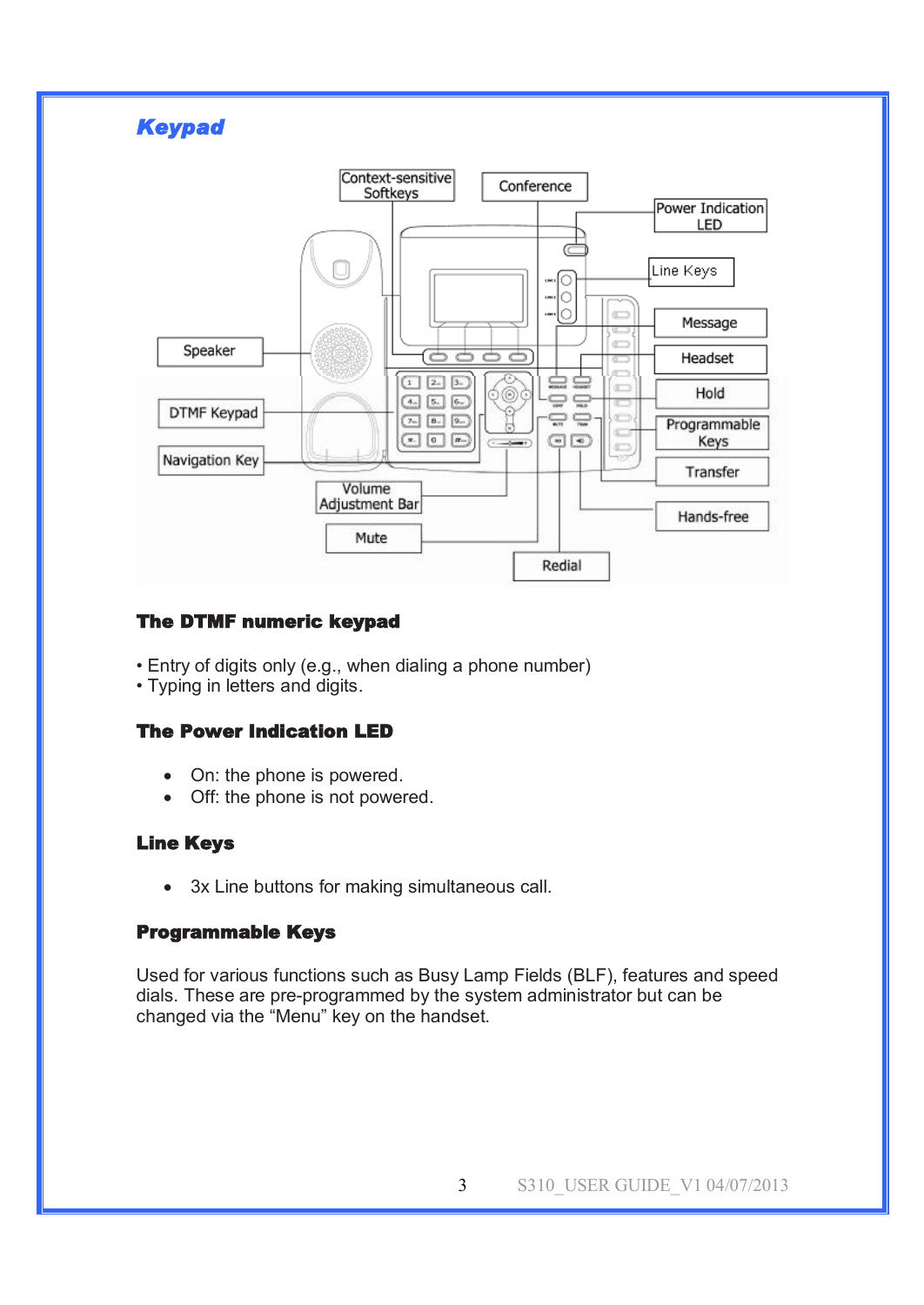# **Navigation Keys**

Use the navigation keys to navigate in the display menus and confirm/cancel actions.

| Cancel | Up | Down | Left | Right | Confirm   |
|--------|----|------|------|-------|-----------|
| ×      | оĸ | OK.  | CK   | OK.   | <b>OK</b> |

The audio device control keys can perform the following actions:



Allows for hands-free communication during calls;

- $\sum_{\text{HEADSET}}$ Place and receive calls through an optionally connected headset.
- ₽. Mute audio transmission locally during calls.
	- Allow users to access the voicemail messages.
		- Enable set-up of 3-way conference.
- $\subseteq$

 $\bigoplus_{\text{tan}}$ 

 $($ RD

 $\sum_{\text{MESAGE}}$ 

Ö

[ ન⊚ ]

Place a call on hold or resume it.

- Transfer the current call to a third party.
- Redial.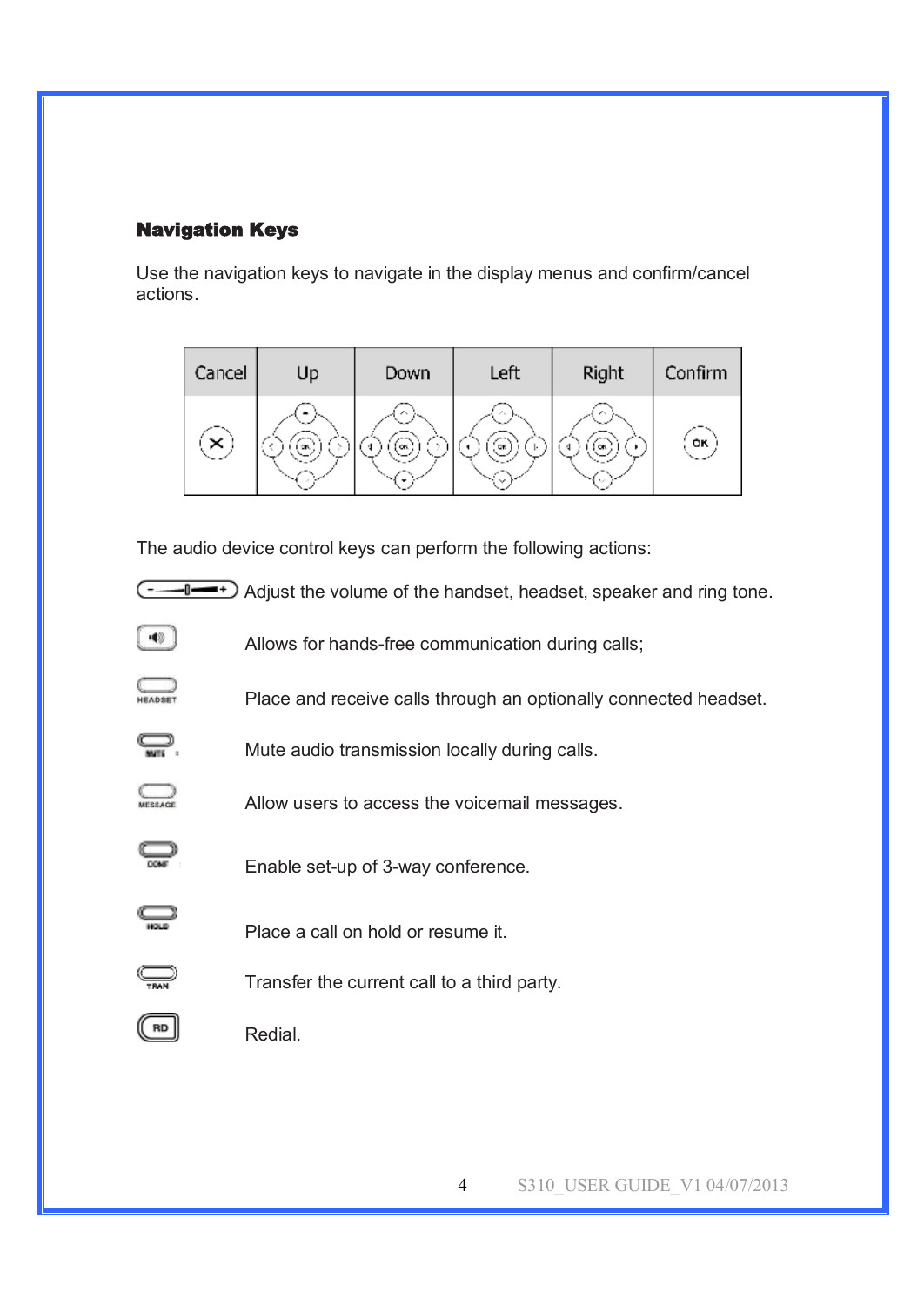# **Programmable Keys LED Instruction**

| <b>LED Status</b>      | <b>Description</b>                                            |
|------------------------|---------------------------------------------------------------|
| Steady Red             | <b>Busy</b>                                                   |
| Blinking Red   Ringing |                                                               |
| <b>Off</b>             | The phone is in idle status whatever registered /unregistered |

# **Icon Instruction**

The IP Phone displays different kinds of icons on its LCD; you can refer to the following for their meanings:

|              | Flashes when the internet is disconnected |
|--------------|-------------------------------------------|
|              | Account register failed                   |
| Ð            | Account registering                       |
| ß            | Account register successful               |
|              | <b>Missed Calls</b>                       |
| $\mathbf{v}$ | Call in                                   |
| ĸ,           | Call out                                  |
| Ab3          | Input Method: all letters and numbers     |
| 123          | Input Method: numbers                     |
| abc          | Input Method: letters in lower case       |
| <b>ABC</b>   | Input Method: letters in upper case       |
| Ņ            | Call mute                                 |
| Φ            | Call hold                                 |
| ЮO           | Voicemail                                 |
| ⊠            | <b>SMS</b>                                |
| ተርፉ          | Call forward                              |
| <b>DHD</b>   | Do not disturb                            |
| AA           | Auto answer                               |
|              | In handset mode                           |
|              | In headset mode                           |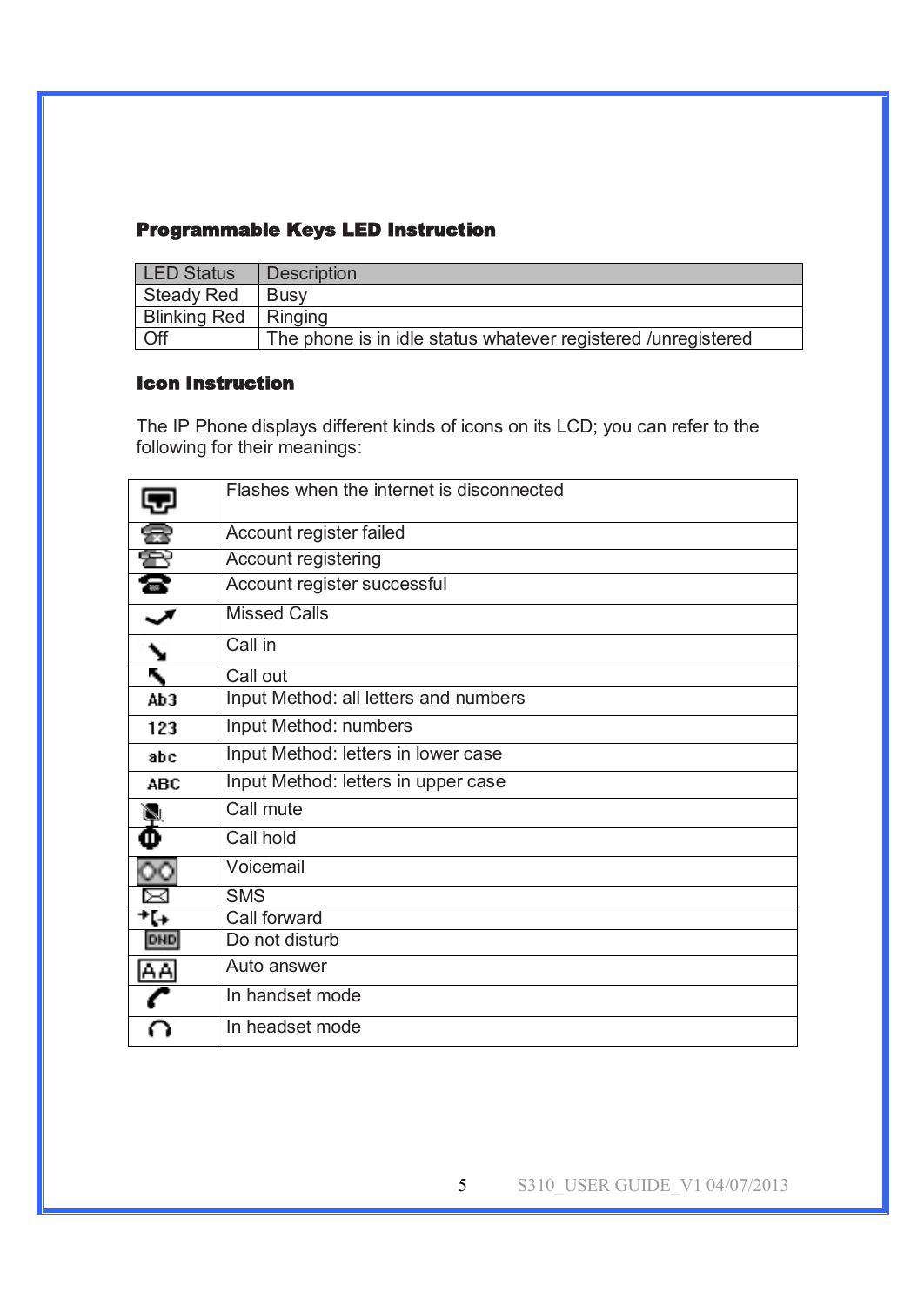# *Keypad Lock:*

You can lock the following specific keys:

**MENU Keys**: You can not access the MENU of the phone.

**Function Keys**: You can not access the MESSAGE, HEADSET, CONF, HOLD, TRAN, and RD Keys.

**Talk Call Only**: You can only use the phone to answer the incoming calls.

### To enable keypad lock via Phone interface:

- · Press **MENU**->**Settings**->**Advanced**, enter the password, and then press **Confirm** soft key.
- · Select Phone **Setting**->**Lock**.
- · Use the navigation key to highlight the option you want to lock.

| Phone Lock<br>monitoria |  |
|-------------------------|--|
|                         |  |
| Switch<br>¥             |  |

- · Press **Save** soft key to active the change, and back soft key to return to the previous screen.
- The icon  $\blacksquare$  will be displayed on the top right corner of the idle screen.

### To unlock the phone via Phone interface:

- · Press **Menu** soft key, you are prompted for the password.
- · Enter the password, press **Confirm** soft key, the phone is unlocked.
- · The icon will be disappearing from the idle screen.

# *Directory:*

## **Adding an entry**

- · Press **Addr**->**Contact List**->**Ok**.
- · Press **Add** soft key; enter the Name, scroll down to enter Office/Mobile number of the contact. Use the 123 soft key to select between numeric and upper/lower case alphanumeric modes.
- · Press **Save** soft key to add the contact or **Cancel** soft key to cancel the change.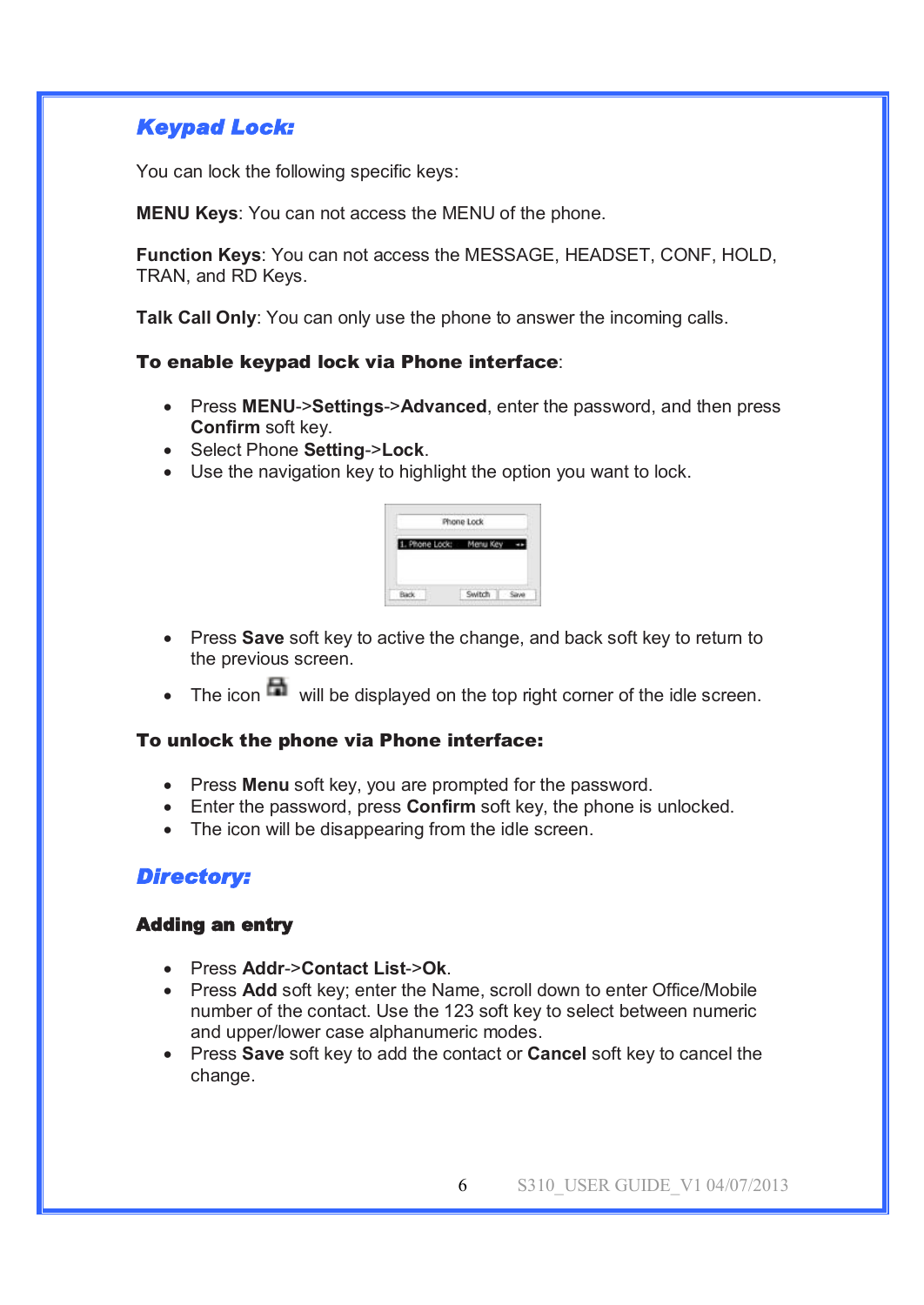### **Edit or Deleting an entry**

- · Press **Addr**->**Contact List**->**OK**.
- · Use the navigation key to highlight the entry you want to edit or delete.
- · Press the **Option** soft key.
- · To delete the entry select **Delete** and press **OK**.
- · To edit the entry, select **Detail**, make the desired changes and press **Save**.
- · Press **Cancel** soft key to return to the Directory.

### **Black List**

Callers added to the Black List will go straight to your voicemail.

## **Dialing from the Directory**

- · Press **Addr**->**Contact List**->**OK**.
- · Use the navigation key to highlight the entry you want dial.
- · Press the **Send** or **OK** button.

# *Making a call:*

### To make a phone call:

- Pick up the handset,  $\bullet$  icon will be showed in the idle screen.
- Press the **Speaker** button,  $\blacksquare$  icon will be showed in the idle screen.
- · Press the **Headset** button if the headset is connected to the headset port in advance. Dial the number and press **Send** or **OK**. The icon  $\Omega$  will be showed in the idle screen.

*Note: You can also dial the number first, and then choose the method you will use to speak to the other party.* 

# *Placing a Call on Hold:*

- · While on an active call, press the **Hold** button.
- · To retrieve the held call, press the **Resume** button.

# **To active a 2nd or 3rd call:**

- Place the 1<sup>st</sup> call on **Hold**.
- · Select another **Line Key**.
- · Dial the number and press **Send** or **OK**.
- · Toggle between held calls by pressing the associated line button.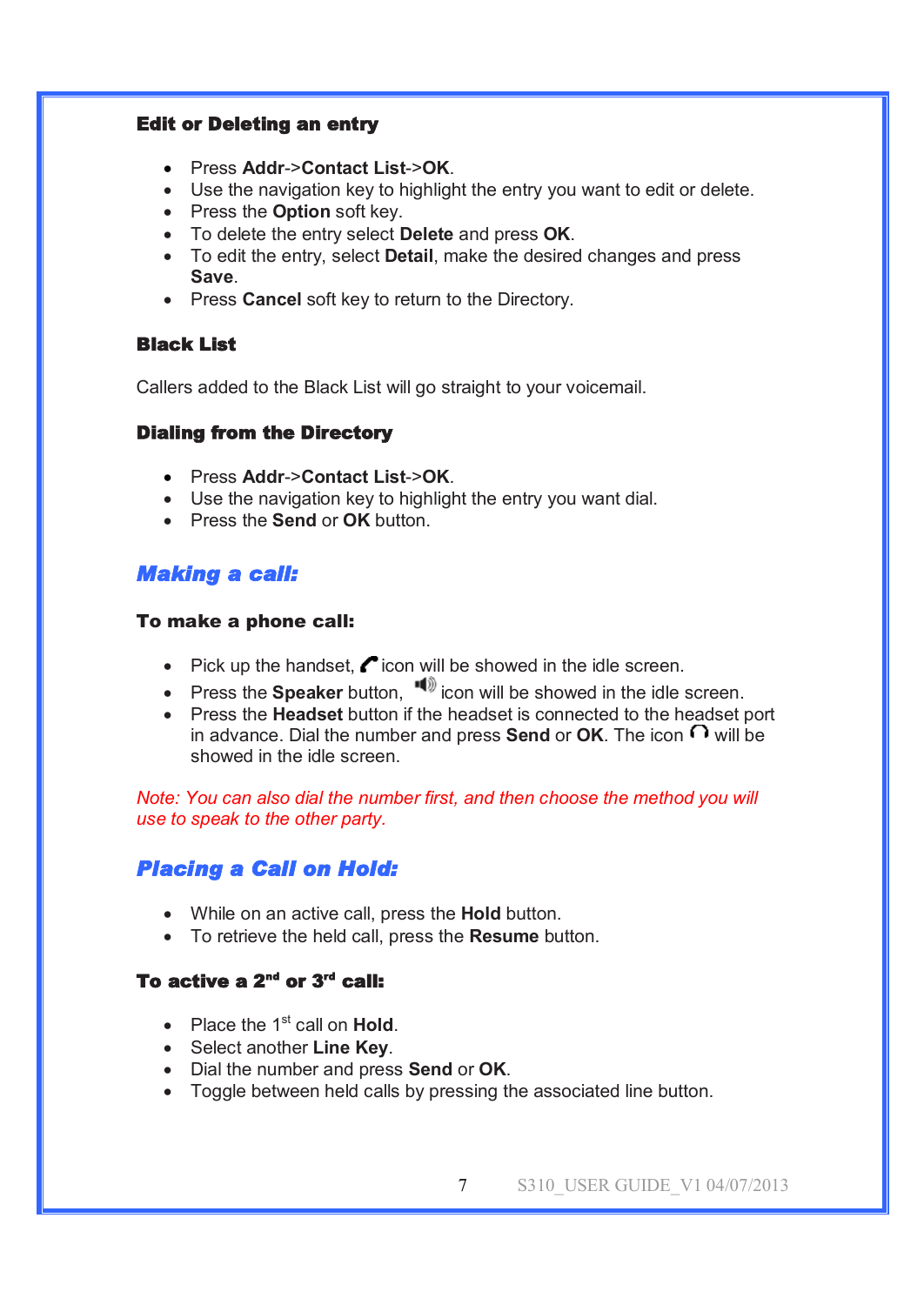# *Answering a call:*

### **Answering an incoming call**

- · If you are not on an active call, lift the handset, press the **Speaker** button/ **Answer** soft key to answer using the speakerphone or press the **Answer**  button to answer using the headset.
- · If you are on an active call, press the **Line key** to answer the 2nd call. This will place the  $1<sup>st</sup>$  call on hold and you can toggle between the calls by pressing the associated **Line Key**.

#### *Note: During the conversation, you can alternate between Headset, Handset and Speaker phone by pressing the corresponding buttons or picking up the handset*.

### **Denying an incoming call**

· Press **Reject** soft key to deny the incoming call directly.

# *Call History:*

### To access the handset call logs

- · Press the **History** soft key.
- · Use the navigation button to scroll to **All Call, Dialed Calls, Received Calls, Missed Calls** or **Forwarded Calls.**
- · Use the navigation key to select an entry.
- · Press **Send** to dial the number.
- · Press **Options** to check the detail of the call, add it to the phone book or black list or to delete the entry.

# *DND (Do Not Disturb):*

*Note: All calls will be directed to your voicemail when DND is active*.

- Press **DND** soft key to active DND Mode and the display shows:  $\text{min}$  con.
- · Press **DND** soft key again to deactivate DND mode.

# *Call Pick Up*

To answer a call ringing at another extension Press **\*87** or press the **Pick Up**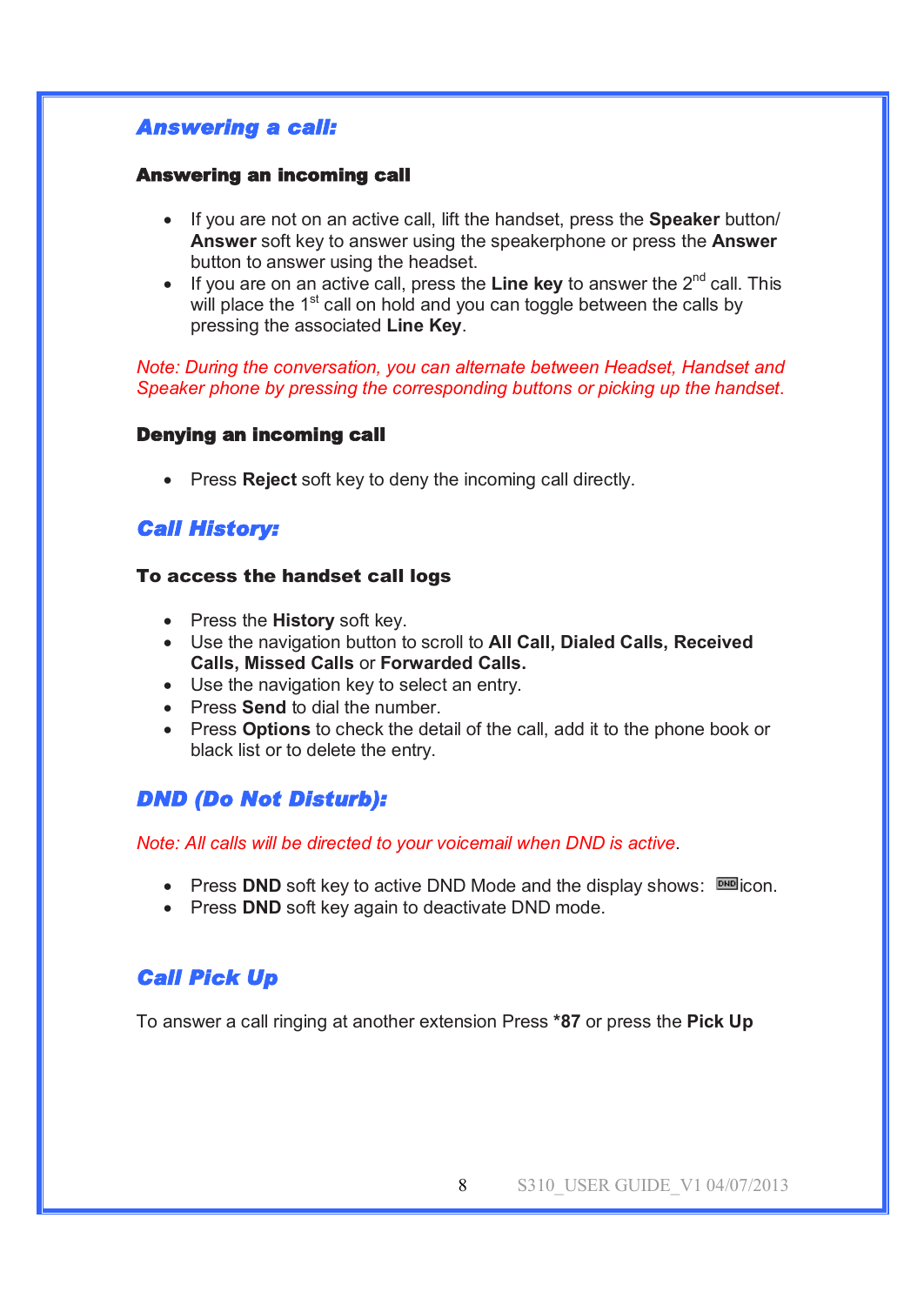# *Call Forwarding:*

This feature allows you to forward an incoming call to another phone number e.g. anther extension, a group or an external number. When call forwarding is active the following icon  $i^{(k)}$  is displayed in the screen.

The following call forwarding events can be configured:

- · **Cancel**: Call forwarding is deactivated.
- · **Always**: All incoming calls are immediately forwarded.
- · **Busy**: Incoming calls are forwarded when the phone is busy. (Note; for this feature to work, Call Waiting must be deactivated on the handset)
- · **No Answer**: Incoming calls are forwarded when the phone is not answered after a specific period.
- · **Busy/No Answer**: Incoming calls are forwarded if the handset is either busy or is not answered.

## **To configure Call Forwarding**

- · Select: **Menu**->**Features**->**Forward**.
- · Select the type of forward you want.
- · Enter the phone number you want to forward your calls to.
- · Press **Save** to save the changes.
- · When selecting No Answer forward, enter the time, in seconds, that the handset should ring before forwarding the call.

### *Note: By default all calls will divert to your voicemail if not answered after a specific time.*

# *Call Waiting:*

This call feature allows your phone to accept other incoming calls to an extension already in an active call.

### To enable/disable Call Waiting:

- · Select **Menu**->**Features**->**Call Waiting**.
- · Use the navigation keys or **Disable/Enable** soft key to active/inactive call waiting.
- · Press **Save** soft keys to save the changes.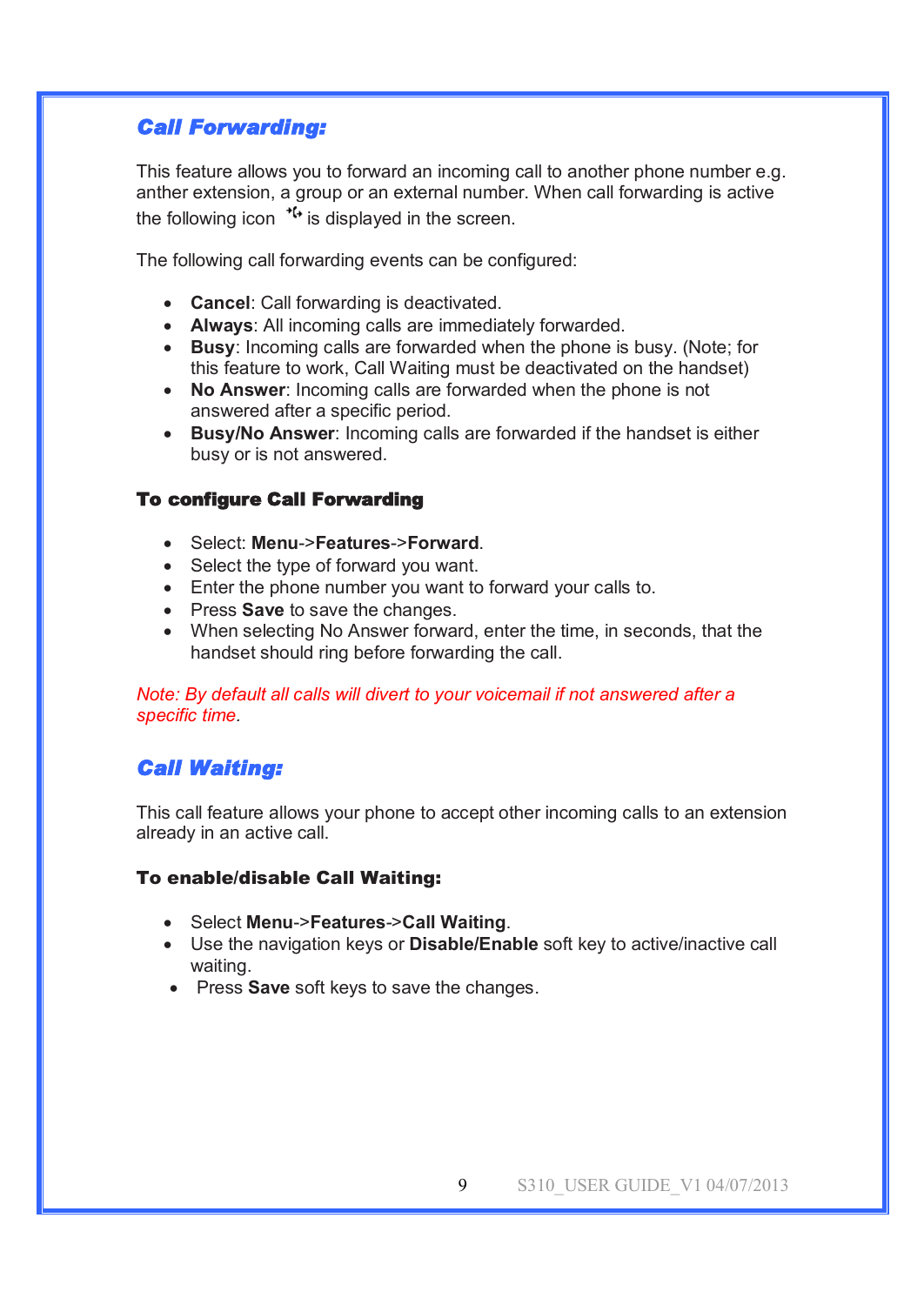# *Call Transfer:*

### **Blind Transfer (When using the handset)**

- · Press **Tran Button** or **Tran soft key** during the active conversation, the call will be on hold.
- · Dial the extension or telephone number.
- · Hang up to complete the transfer.

### **Blind Transfer (When using the speakerphone or headset)**

- · Press **Tran** Button or **Tran soft key** during the active conversation, the call will be on hold.
- · Dial the extension or telephone number and press the **Send** or **OK** button.
- · Press the **Tran Button**.

## **Attended Transfer (When using the handset)**

- · Press **Tran Button** or **Tran soft key** during the active conversation, the call will be on hold.
- · Dial the extension or telephone number and press send.
- Wait for the  $3<sup>rd</sup>$  party to answer and announce the call.
- Hang up to complete the transfer.

## **Attended Transfer (When using the speakerphone or headset)**

- · Press **Tran Button** or **Tran soft key** during the active conversation, the call will be on hold.
- · Dial the extension or telephone number and press send.
- Wait for the  $3<sup>rd</sup>$  party to answer and announce the call.
- · Press the **Tran button** to complete the transfer.

### *Note: To transfer a call directly to another user's voicemail, follow the blind transfer instructions above but include an "8" before the extension number.*

# *Call Parking:*

## **To park a call**

- · Press the Call Park button.
- · You will hear a message informing you that the call has been parked and the orbit number.

## **To retrieve a parked call**

- · Dial **\*86** or the Park Pick Up button.
	- 10 S310 USER GUIDE V1 04/07/2013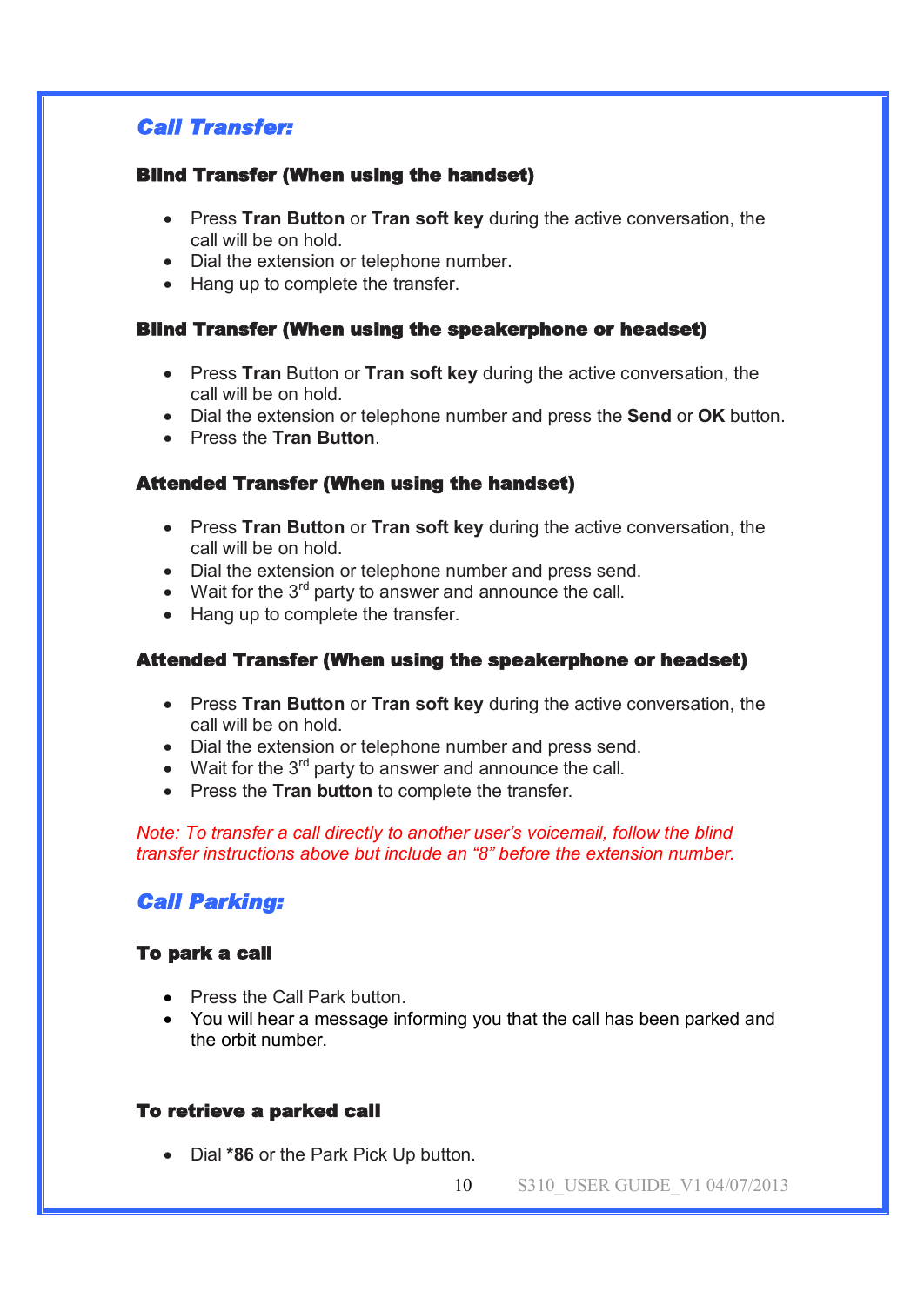### **To retrieve a specific parked call**

· Dial **\*86** and the park orbit number. (The extension number of the user that parked the call)

# *3-way Conference:*

### To establish a conference:

- · Press the Conf soft key during an active call.
- The first call is placed on hold. Dial the number to conference in and press the Send soft key or OK button.
- · When the call is answered, the conference call will include you and the other two parties.
- Hang up to disconnect all parties.

# *Instant Messaging:*

### To send an instant message to another user:

- · Press the **Message** key.
- · Select **Text Message**
- · Select **New Message**.
- · Type in you message using the keypad. Use the **Ab3** soft key to edit the key entry options.
- · Press **Send.**
- · Scroll to the "To" field.
- · Enter the destination extension number and press **Send**.

### Receiving Instant Messages:

- · When you receive an instant message, you phone will beep, the Message lamp will come on and the display will show how many new text messages you have.
- · Press the **View** soft key or the **Message button**.
- · Press **Read** to view your message.
- · You can then reply by pressing the **Reply** button.

### *Note: Instant message can also be sent via the user web interface. Please see Web Interface User guide for instructions on how to use this feature.*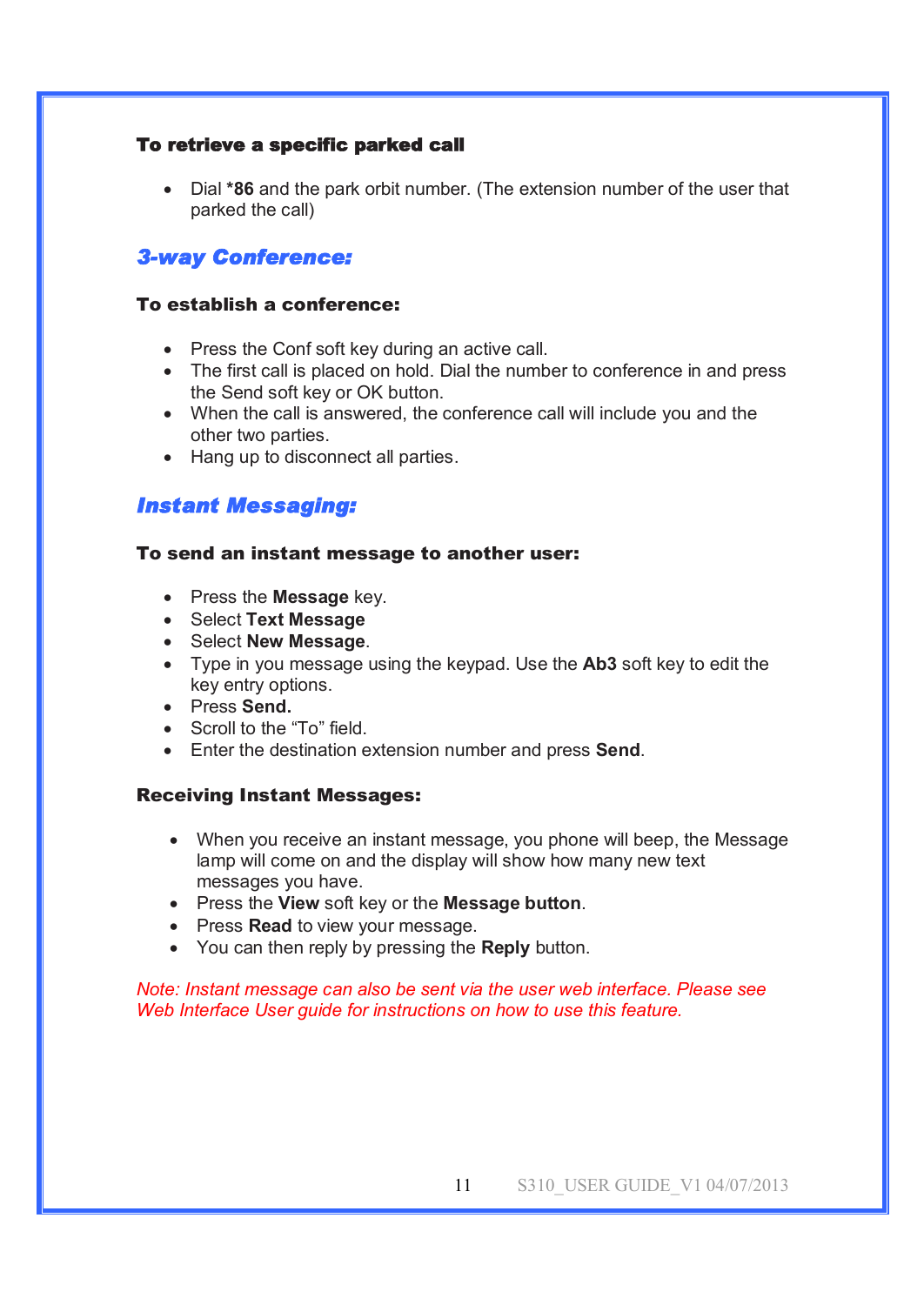# *Voicemail:*

### **Setting up your voicemail**

#### **Press \*97**

If it is the  $1<sup>st</sup>$  time you are accessing your mailbox, you will be prompted to record your name. Follow the prompts.

You will be directed to the Main Menu of your mailbox.

- Select Option 1 to listen to your messages.
- Select Option 2 to change your access code and press # to save.
- Select Option 3 to record your name and press # to save.
- Select Option 4 to record your personal greeting and press # to save.

### **Retrieving Voicemail Messages**

- · When messages are left in your mail box, the message lamp will come on and the display will indicate that you have a new voice message.
- · To access your mailbox press the Message button or the Connect soft key.

#### While listening to voicemail messages:

- Dial 1 to rewind the message
- · Dial 2 to stop play back
- · Dial 3 to fast forward.
- · Dial 4 to repeat the message
- · Dial 5 to hear the message details
- · Dial 6 to send the message to another mailbox
- · Dial 7 to delete the message
- · Dial 8 to return the call (if caller withheld their number this will not work)
- · Dial 9 to save the message.